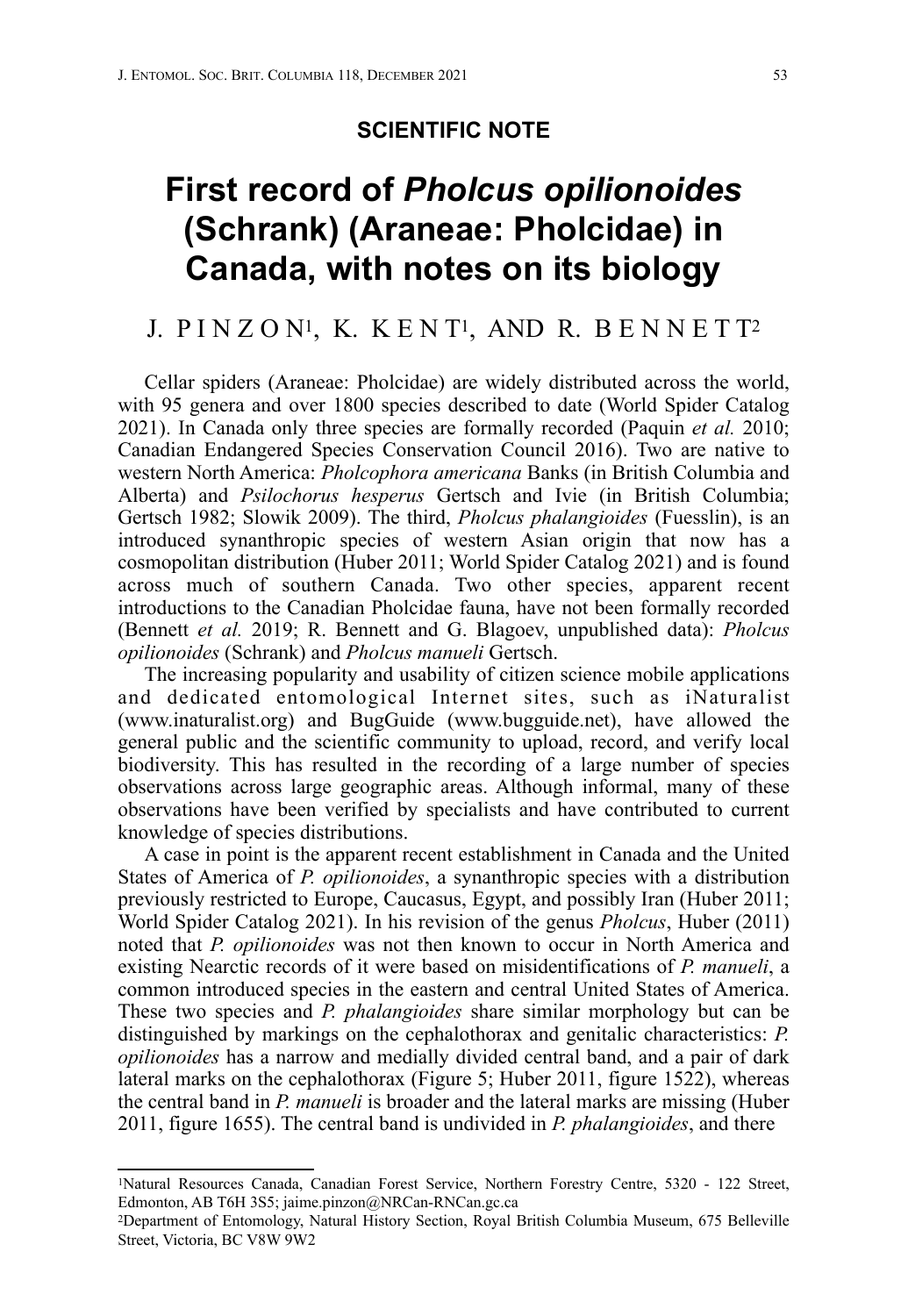are no lateral marks (Huber 2011, figure 1760). *Pholcus manueli* has a pair of dark marks running from below the median eyes to the top of the chelicerae (Huber 2011, figure 1655), which are absent in *P. opilionoides* and *P. phalangioides*. Males of the three species can be distinguished by differences in the shapes of the uncus, procursus, and appendix, and in general appearance (*P. opilionoides*: Figures 1–2; Huber 2011, figures 1586–1587; *P. manueli*: Huber 2011, figures 1729–1730; *P. phalangioides*: Huber 2011, figures 1819–1820). Females of the three species can be distinguished by differences in their epigynal plates (*P. opilionoides*: Figure 3; Huber 2011, figure 1588; *P. manueli*: Huber 2011, figure 1732; *P. phalangioides*: Huber 2011, figure 1821).

Subsequent to the Huber (2011) revision, however, over 100 observations of *P. opilionoides*, including females carrying egg sacs, have accumulated to date on iNaturalist from across Canada (British Columbia: 16; Alberta: 11; Ontario: 38; Quebec: 5; New Brunswick: 1; Nova Scotia: 4) and the United States of America (North Dakota: 1; South Dakota: 2; Minnesota: 38; Michigan: 3; Massachusetts: 2; Tennessee: 1; Figure 7). Although most of these observations have not been confirmed with voucher specimens or other reliable confirmation besides the verification on iNaturalist based on pictures, most show the presence of the lateral marks on the cephalothorax that are characteristic of *P. opilionoides*. Recently, one female and eight male voucher specimens were collected in Alberta and deposited in the Arthropod Collection at the Northern Forestry Centre (Natural Resources Canada, Canadian Forest Service; specimen catalogue numbers: NFRC-2018-05517, NFRC-2018-05518, NFRC-2018-05519, NFRC-2018-05520, NFRC-2018-05528) in Edmonton, Alberta. As well, an additional female specimen from Kelowna, British Columbia, was deposited in the Natural History Collections at the Royal British Columbia Museum (Victoria, British Columbia) in 2020. All these specimens show the genitalic characteristics of *P. opilionoides* (Figures 1–3) and the lateral markings on the cephalothorax (Figure 5). These observations thus confirm the presence of *P. opilionoides* in North America and establish the first formal record of the species in Canada. Although most observations are from southern localities, the specimens from Alberta correspond to the northernmost known distribution of the species in the continent (Figure 7).

The Alberta specimens observed and illustrated here were collected from the exterior of a house north of Acheson (Parkland County, northwest of Edmonton, Alberta; 53° 34' 19.3" N, 113° 44' 37.8" W), between 13 June and 3 July 2021. The female was carrying an egg sac with 27 eggs that hatched on 7 July. A second egg sac was produced on 25 July, also with 27 eggs. The presence of multiple specimens, along with egg sac production at the Acheson locality – and apparently at other localities in the country – suggests the presence of breeding populations of this species and its successful establishment in Canada subsequent to Huber's 2011 study.

### **ACKNOWLEDGEMENTS**

The authors thank Ryan Chutaby, who collected the Acheson specimens and provided the general observations included here, Jim Nastos for providing the Kelowna specimen, Gergin Blagoev for additional confirmation of the identity of the Kelowna specimen, and Bernhard Huber for helpful suggestions.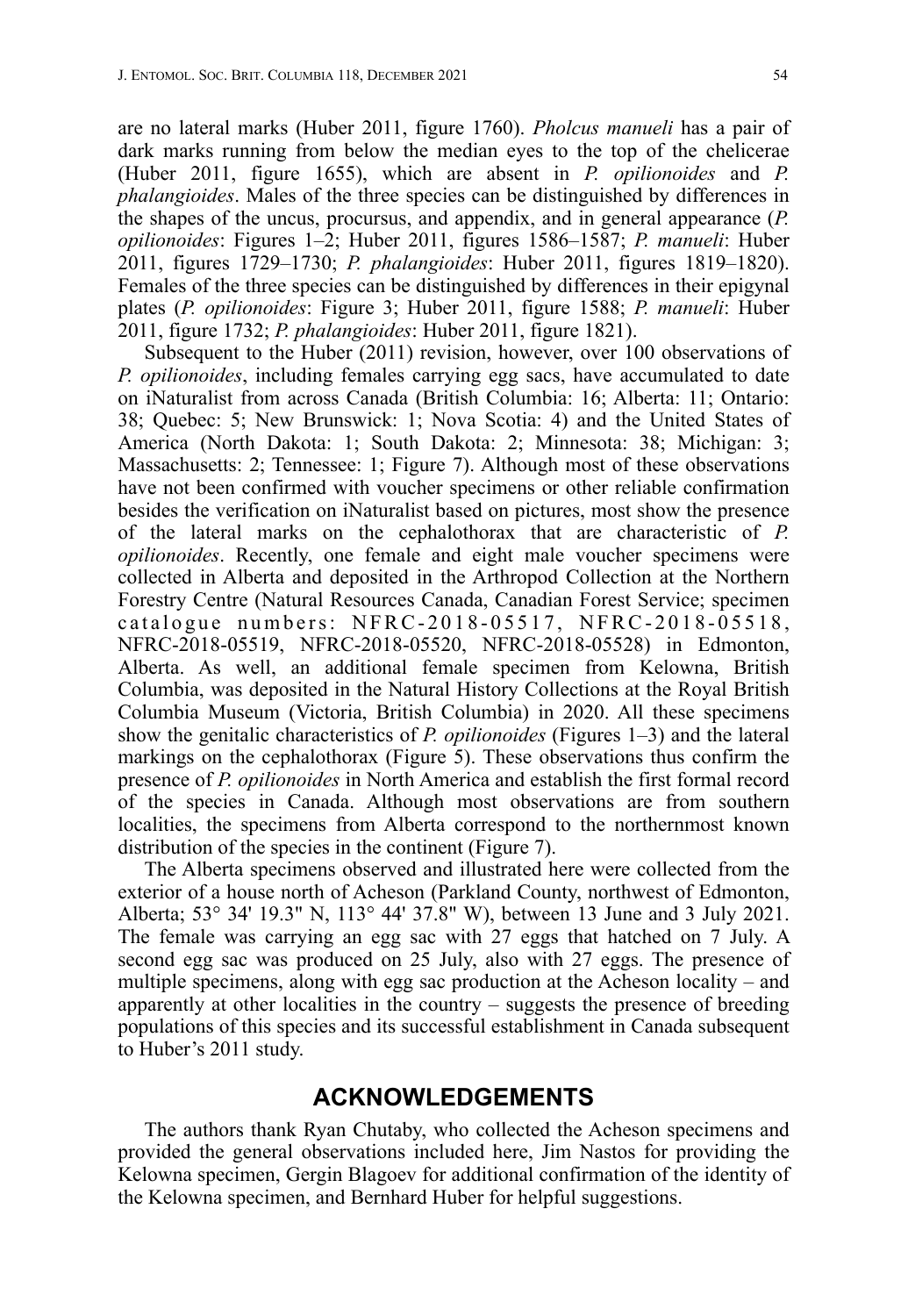

**Figures 1**–**6.** *Pholcus opilionoides*: 1, 2, left male palp, prolateral and retrolateral views; 3, epigynum, ventral view; 4, 5, and 6, body of female, lateral, dorsal, and ventral views. Abbreviations: *ap*, appendix; *kb*, knob; *pl*, posterior plate; *pr*, procursus; *un*, uncus.